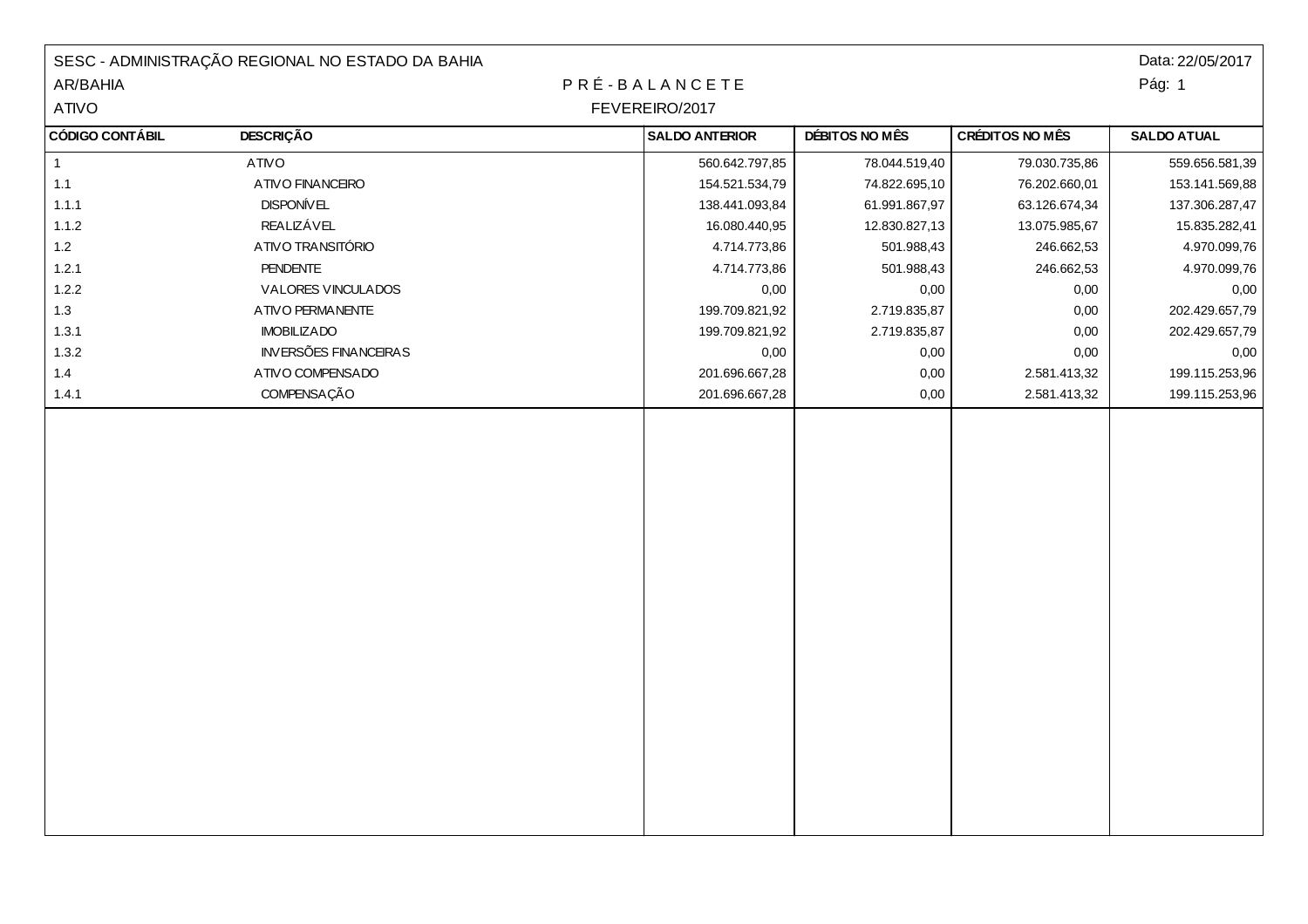| SESC - ADMINISTRAÇÃO REGIONAL NO ESTADO DA BAHIA |                                               |                       |                |                        | Data: 22/05/2017   |  |  |
|--------------------------------------------------|-----------------------------------------------|-----------------------|----------------|------------------------|--------------------|--|--|
| <b>AR/BAHIA</b>                                  | PRÉ-BALANCETE                                 |                       |                | Pág: 2                 |                    |  |  |
| <b>DESPESA</b>                                   |                                               | FEVEREIRO/2017        |                |                        |                    |  |  |
| <b>CÓDIGO CONTÁBIL</b>                           | <b>DESCRIÇÃO</b>                              | <b>SALDO ANTERIOR</b> | DÉBITOS NO MÊS | <b>CRÉDITOS NO MÊS</b> | <b>SALDO ATUAL</b> |  |  |
| $\ensuremath{\mathsf{3}}$                        | DESPESAS CORRENTES                            | 12.139.382,31         | 12.735.129,26  | 129.555,99             | 24.744.955,58      |  |  |
| 3.1                                              | PESSOAL E ENCARGOS SOCIAIS                    | 6.190.236,11          | 5.860.068,47   | 123.151,02             | 11.927.153,56      |  |  |
| 3.1.90                                           | APLICAÇÕES DIRETAS                            | 6.190.236,11          | 5.860.068,47   | 123.151,02             | 11.927.153,56      |  |  |
| 3.1.90.11                                        | VENCIMENTOS E VANTAGENS FIXAS - PESSOAL CIVIL | 4.875.502,69          | 4.629.631,58   | 112.132,92             | 9.393.001,35       |  |  |
| 3.1.90.13                                        | OBRIGAÇÕES PATRONAIS                          | 1.162.817,69          | 1.074.343,83   | 3.101,10               | 2.234.060,42       |  |  |
| 3.1.90.16                                        | OUTRAS DESPESAS VARIÁVEIS-PESSOAL CIVIL       | 151.915,73            | 156.093,06     | 7.917,00               | 300.091,79         |  |  |
| 3.3                                              | <b>OUTRAS DESPESAS CORRENTES</b>              | 5.949.146,20          | 6.875.060,79   | 6.404,97               | 12.817.802,02      |  |  |
| 3.3.50                                           | TRANSFERÊNCIAS A INSTITUIÇÕES PRIVADAS        | 310.948,78            | 300.670,10     | 0,00                   | 611.618,88         |  |  |
| 3.3.50.41                                        | <b>CONTRIBUIÇÕES</b>                          | 310.948,78            | 300.670,10     | 0,00                   | 611.618,88         |  |  |
| 3.3.90                                           | APLICAÇÕES DIRETAS                            | 5.638.197,42          | 6.574.390,69   | 6.404,97               | 12.206.183,14      |  |  |
| 3.3.90.30                                        | MATERIAL DE CONSUMO                           | 1.952.897,27          | 2.754.265,49   | 982,60                 | 4.706.180,16       |  |  |
| 3.3.90.36                                        | OUTROS SERVIÇOS DE TERCEIROS - PESSOA         | 39.636,61             | 809.293,45     | 0,00                   | 848.930,06         |  |  |
| 3.3.90.39                                        | OUTROS SERVIÇOS DE TERCEIROS - PESSOA JURÍ    | 3.645.663,54          | 3.010.831,75   | 5.422,37               | 6.651.072,92       |  |  |
| $\overline{4}$                                   | DESPESAS DE CAPITAL                           | 2.432.688,94          | 2.719.835,87   | 0,00                   | 5.152.524,81       |  |  |
| 4.4                                              | <b>INVESTIMENTOS</b>                          | 2.432.688,94          | 2.719.835,87   | 0,00                   | 5.152.524,81       |  |  |
| 4.4.50                                           | TRANSFERÊNCIAS A INSTITUIÇÕES PRIVADAS        | 0,00                  | 0,00           | 0,00                   | 0,00               |  |  |
| 4.4.50.41                                        | <b>CONTRIBUIÇÕES</b>                          | 0,00                  | 0,00           | 0,00                   | 0,00               |  |  |
| 4.4.90                                           | APLICAÇÕES DIRETAS                            | 2.432.688,94          | 2.719.835,87   | 0,00                   | 5.152.524,81       |  |  |
| 4.4.90.51                                        | OBRAS E INSTALAÇÕES                           | 1.919.787,93          | 2.626.462,67   | 0,00                   | 4.546.250,60       |  |  |
| 4.4.90.52                                        | EQUIPAMENTOS E MATERIAL PERMANENTE            | 512.901,01            | 93.373,20      | 0,00                   | 606.274,21         |  |  |
| 4.5                                              | <b>INVERSÕES FINANCEIRAS</b>                  | 0,00                  | 0,00           | 0,00                   | 0,00               |  |  |
| 4.5.90                                           | APLICAÇÕES DIRETAS                            | 0,00                  | 0,00           | 0,00                   | 0,00               |  |  |
| 4.5.90.61                                        | A QUISIÇÃO DE IMÓVEIS                         | 0,00                  | 0,00           | 0,00                   | 0,00               |  |  |
| 4.5.90.64                                        | AQUISIÇÃO DE TÍT REPS DE CAP JA INTEGRALIZADO | 0,00                  | 0,00           | 0,00                   | 0,00               |  |  |
| 4.5.90.66                                        | CONCESSÃO DE EMPRÉSTIMOS                      | 0,00                  | 0,00           | 0,00                   | 0,00               |  |  |
| 4.6                                              | AMORTIZAÇÃO DA DÍVIDA INTERNA                 | 0,00                  | 0,00           | 0,00                   | 0,00               |  |  |
| 4.6.90                                           | APLICAÇÕES DIRETAS                            | 0,00                  | 0,00           | 0,00                   | 0,00               |  |  |
| 4.6.90.66                                        | CONCESSÃO DE EMPRÉSTIMOS                      | 0,00                  | 0,00           | 0,00                   | 0,00               |  |  |
| 4.6.90.79                                        | AMORTIZAÇÃO DE EMPRÉSTIMOS                    | 0,00                  | 0,00           | 0,00                   | 0,00               |  |  |
|                                                  |                                               |                       |                |                        |                    |  |  |
|                                                  |                                               |                       |                |                        |                    |  |  |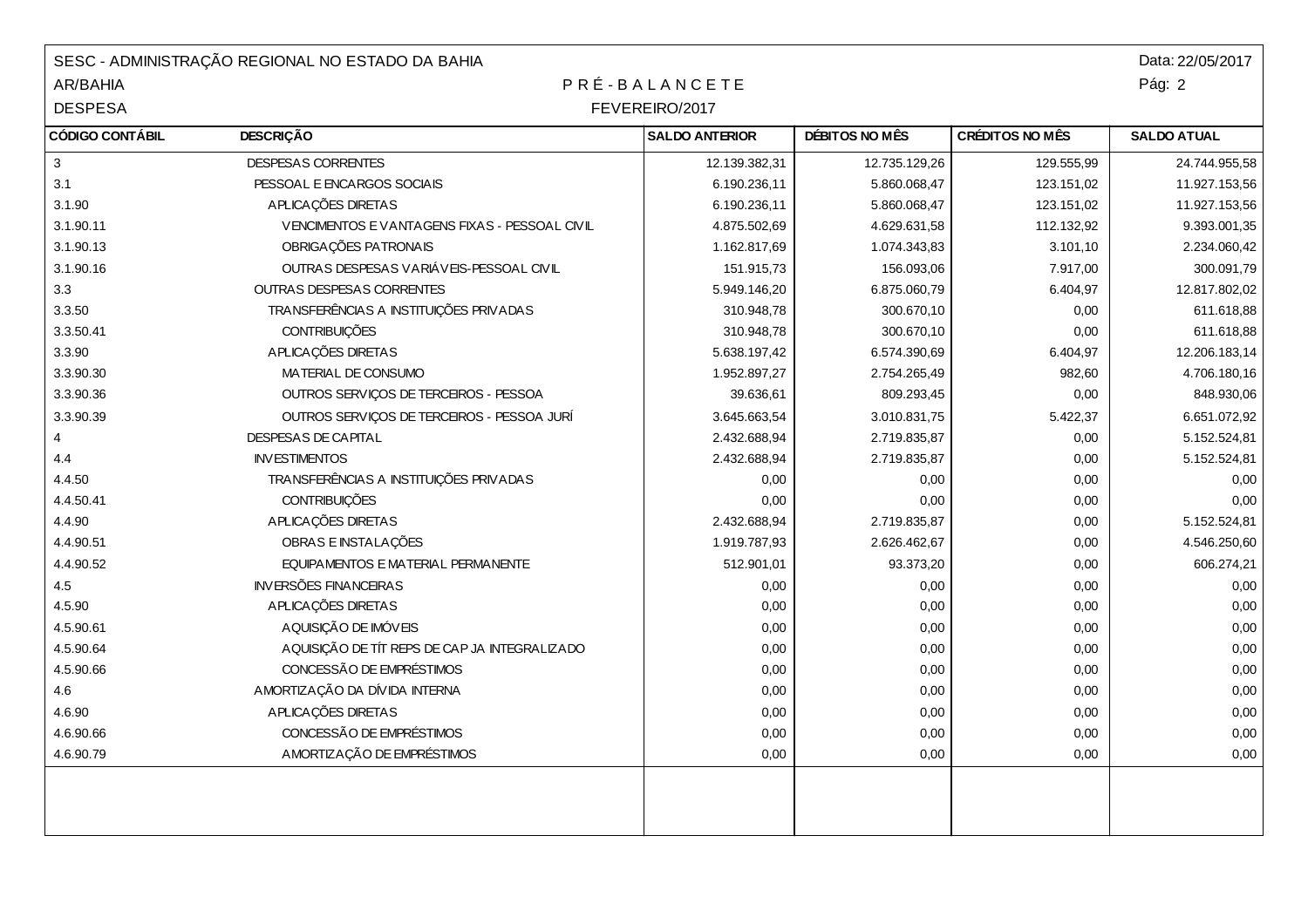| SESC - ADMINISTRAÇÃO REGIONAL NO ESTADO DA BAHIA<br>PRÉ-BALANCETE<br>AR/BAHIA |                                               |                       |                |                 | Data: 22/05/2017<br>Pág: 3 |
|-------------------------------------------------------------------------------|-----------------------------------------------|-----------------------|----------------|-----------------|----------------------------|
| FEVEREIRO/2017<br>EXTRAORÇAMENTARIA DEVEDORA                                  |                                               |                       |                |                 |                            |
| <b>CÓDIGO CONTÁBIL</b>                                                        | <b>DESCRIÇÃO</b>                              | <b>SALDO ANTERIOR</b> | DÉBITOS NO MÊS | CRÉDITOS NO MÊS | <b>SALDO ATUAL</b>         |
| $\sqrt{5}$                                                                    | CONTAS DE RESULTADO PATRIMONIAL               | 0,00                  | 0,00           | 0,00            | 0,00                       |
| 5.1                                                                           | MUTAÇÕES PATRIMONIAIS                         | 0,00                  | 0,00           | 0,00            | 0,00                       |
| 5.1.10                                                                        | MUTAÇÕES DE RECEITA DE CAPITAL                | 0,00                  | 0,00           | 0,00            | 0,00                       |
| 5.1.10.01                                                                     | <b>EMPRÉSTIMOS OBTIDOS</b>                    | 0,00                  | 0,00           | 0,00            | 0,00                       |
| 5.1.10.02                                                                     | AMORTIZAÇÕES DE EMPRESTIMOS CONCEDIDOS        | 0,00                  | 0,00           | 0,00            | 0,00                       |
| 5.1.10.03                                                                     | ALIENAÇÃO DE BENS E TÍTULOS                   | 0,00                  | 0,00           | 0,00            | 0,00                       |
| 5.1.10.04                                                                     | SUPERAVIT FINANCEIRO DO EXERCÍCIO ANTERIOR-DB | 0,00                  | 0,00           | 0,00            | 0,00                       |
| 5.1.30                                                                        | MUTAÇÕES DO ATIVO E PASSIVO PERMANENTES       | 0,00                  | 0,00           | 0,00            | 0,00                       |
| 5.1.30.01                                                                     | BAIXA NO ATIVO PERMANENTE-DB                  | 0,00                  | 0,00           | 0,00            | 0,00                       |
| 5.1.30.02                                                                     | INCORPORAÇÃO NO PASSIVO PERMANENTE            | 0,00                  | 0,00           | 0,00            | 0,00                       |
| 5.1.90                                                                        | OUTRAS MUTAÇÕES PATRIMONIAIS                  | 0,00                  | 0,00           | 0,00            | 0,00                       |
| 5.1.90.01                                                                     | BAIXA NO ATIVO FINANCEIRO                     | 0,00                  | 0,00           | 0,00            | 0,00                       |
| 5.1.90.02                                                                     | BAIXA NO ATIVO TRANSITÓRIO                    | 0,00                  | 0,00           | 0,00            | 0,00                       |
| 5.1.90.03                                                                     | INCORPORAÇÃO NO PASSIVO FINANCEIRO            | 0,00                  | 0,00           | 0,00            | 0,00                       |
| 5.1.90.04                                                                     | INCORPORAÇÃO NO PASSIVO TRANSITÓRIO           | 0,00                  | 0,00           | 0,00            | 0,00                       |
| 5.1.90.05                                                                     | <b>BAIXA DE RECEITA</b>                       | 0,00                  | 0,00           | 0,00            | 0,00                       |
| 5.2                                                                           | RESULTADO DO EXERCÍCIO                        | 0,00                  | 0,00           | 0,00            | 0,00                       |
| 5.2.00                                                                        | RESULTADO DO EXERCÍCIO                        | 0,00                  | 0,00           | 0,00            | 0,00                       |
| 5.2.00.00                                                                     | RESULTADO DO EXERCÍCIO                        | 0,00                  | 0,00           | 0,00            | 0,00                       |
|                                                                               |                                               |                       |                |                 |                            |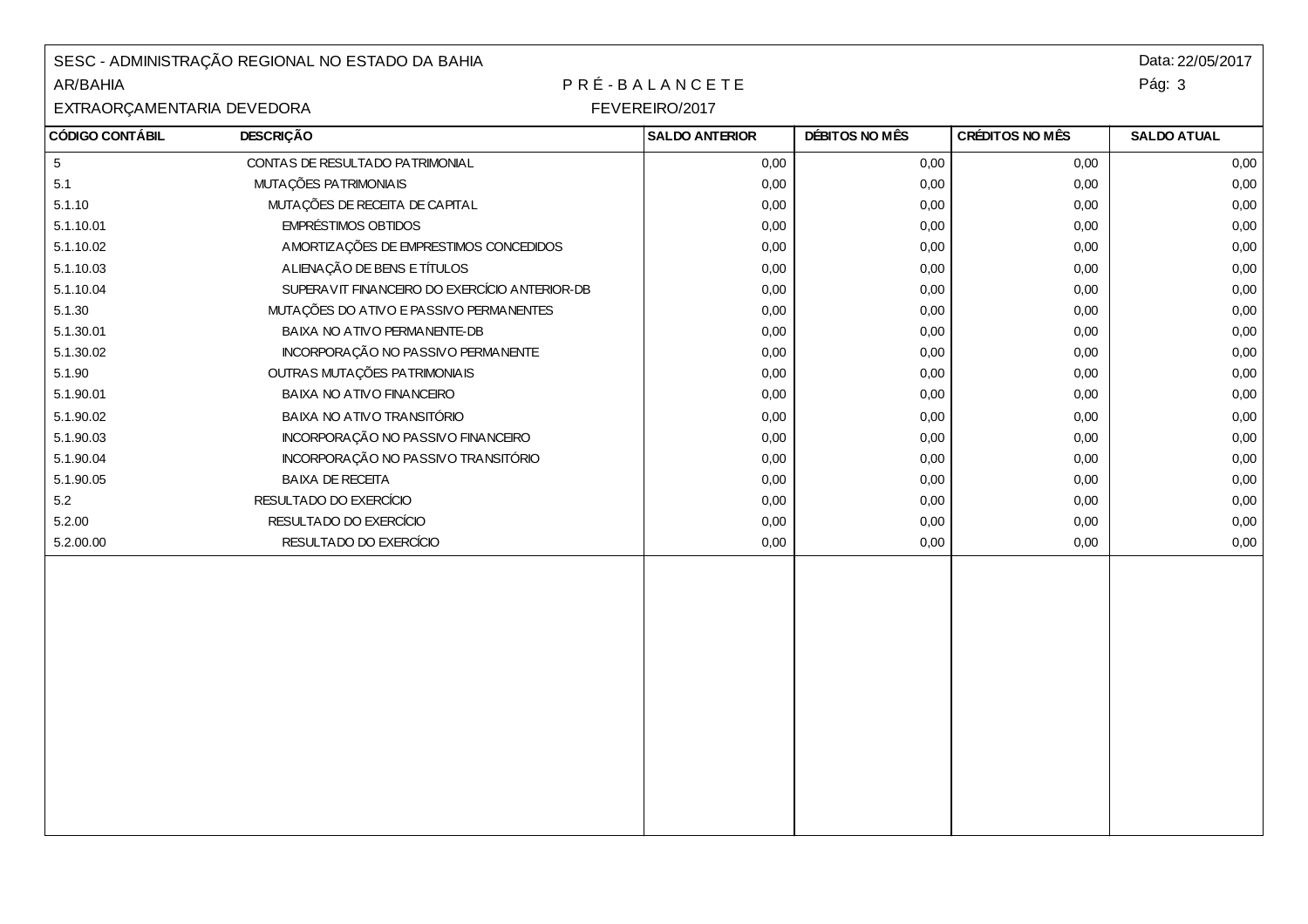|                        | SESC - ADMINISTRAÇÃO REGIONAL NO ESTADO DA BAHIA |  |                       |                |                 | Data: 22/05/2017   |
|------------------------|--------------------------------------------------|--|-----------------------|----------------|-----------------|--------------------|
| AR/BAHIA               |                                                  |  | PRÉ-BALANCETE         |                |                 | Pág: 4             |
| PASSIVO                | FEVEREIRO/2017                                   |  |                       |                |                 |                    |
| <b>CÓDIGO CONTÁBIL</b> | <b>DESCRIÇÃO</b>                                 |  | <b>SALDO ANTERIOR</b> | DÉBITOS NO MÊS | CRÉDITOS NO MÊS | <b>SALDO ATUAL</b> |
| $\mathbf{2}$           | PASSIVO                                          |  | 558.450.972,72        | 12.309.511,89  | 10.597.657,90   | 556.739.118,73     |
| 2.1                    | PASSIVO FINANCEIRO                               |  | 12.360.984,41         | 9.540.072,36   | 10.569.418,95   | 13.390.331,00      |
| 2.1.1                  | EXIGÍVEL IMEDIATO                                |  | 9.200.622,31          | 9.472.246,23   | 10.420.348,48   | 10.148.724,56      |
| 2.1.2                  | EXIGÍVEL MEDIATO                                 |  | 3.160.362,10          | 67.826,13      | 149.070,47      | 3.241.606,44       |
| $2.2\,$                | PASSIVO TRANSITÓRIO                              |  | 263.874,69            | 188.026,21     | 28.238,95       | 104.087,43         |
| 2.2.1                  | PENDENTE                                         |  | 263.874,69            | 188.026,21     | 28.238,95       | 104.087,43         |
| 2.2.2                  | VALORES VINCULADOS                               |  | 0,00                  | 0,00           | 0,00            | 0,00               |
| 2.3                    | PASSIVO PERMANENTE                               |  | 344.129.446,34        | 0,00           | 0,00            | 344.129.446,34     |
| 2.3.1                  | DÍVIDAS DE OPERAÇÕES INTERNAS                    |  | 0,00                  | 0,00           | 0,00            | 0,00               |
| 2.3.2                  | NÃO EXIGÍVEL                                     |  | 344.129.446,34        | 0,00           | 0,00            | 344.129.446,34     |
| $2.4\,$                | PASSIVO COMPENSADO                               |  | 201.696.667,28        | 2.581.413,32   | 0,00            | 199.115.253,96     |
| 2.4.1                  | COMPENSAÇÃO                                      |  | 201.696.667,28        | 2.581.413,32   | 0,00            | 199.115.253,96     |
|                        |                                                  |  |                       |                |                 |                    |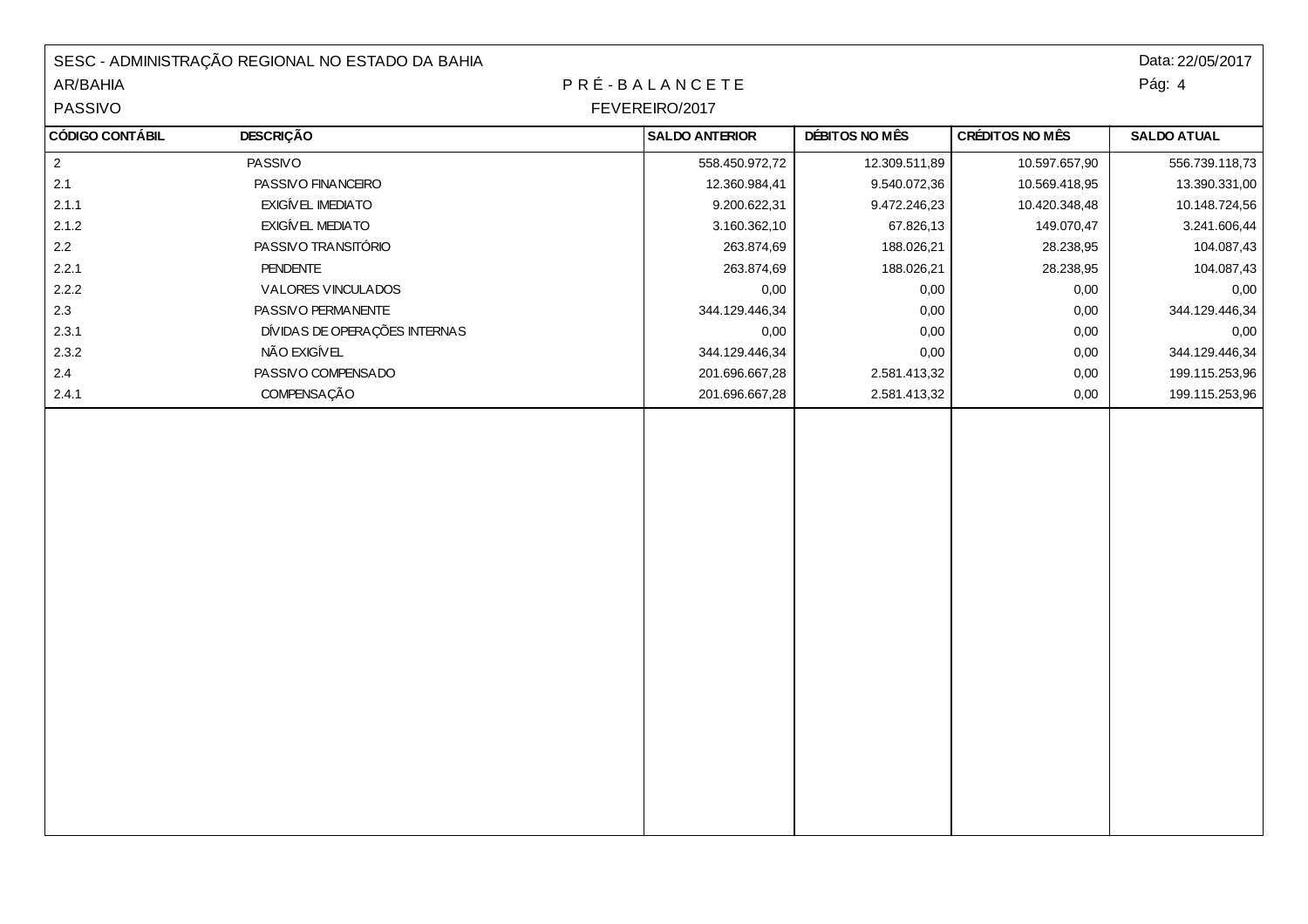| SESC - ADMINISTRAÇÃO REGIONAL NO ESTADO DA BAHIA |                                         |                       |                |                        | Data: 22/05/2017   |  |
|--------------------------------------------------|-----------------------------------------|-----------------------|----------------|------------------------|--------------------|--|
| AR/BAHIA                                         | PRÉ-BALANCETE                           |                       |                |                        |                    |  |
| <b>RECEITA</b>                                   | FEVEREIRO/2017                          |                       |                |                        |                    |  |
| <b>CÓDIGO CONTÁBIL</b>                           | <b>DESCRIÇÃO</b>                        | <b>SALDO ANTERIOR</b> | DÉBITOS NO MÊS | <b>CRÉDITOS NO MÊS</b> | <b>SALDO ATUAL</b> |  |
| $\mathbf{1}$                                     | RECEITAS CORRENTES                      | 14.331.207,44         | 19.968,89      | 13.341.189,19          | 27.652.427,74      |  |
| $1.2$                                            | RECEITAS DE CONTRIBUIÇÕES               | 10.576.488,98         | 0,00           | 10.226.874,06          | 20.803.363,04      |  |
| 1.2.10                                           | CONTRIBUIÇÕES SOCIAIS                   | 10.576.488,98         | 0,00           | 10.226.874,06          | 20.803.363,04      |  |
| 1.2.10.35                                        | CONTRIBUIÇÃO E ADICIONAL PARA O SESC    | 10.576.488,98         | 0,00           | 10.226.874,06          | 20.803.363,04      |  |
| 1.3                                              | RECEITA PATRIMONIAL                     | 1.466.095,18          | 100,00         | 1.203.145,59           | 2.669.140,77       |  |
| 1.3.10                                           | RECEITAS IMOBILIÁRIAS                   | 14.729,68             | 100,00         | 30.720,91              | 45.350,59          |  |
| 1.3.10.11                                        | <b>ALUGUÉIS</b>                         | 0,00                  | 0,00           | 0,00                   | 0,00               |  |
| 1.3.10.12                                        | <b>ARRENDAMENTOS</b>                    | 0,00                  | 0,00           | 0,00                   | 0,00               |  |
| 1.3.10.15                                        | TAXA DE OCUPAÇÃO DE IMÓVEIS             | 14.729,68             | 100,00         | 30.720,91              | 45.350,59          |  |
| 1.3.20                                           | RECEITAS DE VALORES MOBILIÁRIOS         | 1.451.365,50          | 0,00           | 1.172.424,68           | 2.623.790,18       |  |
| 1.3.20.21                                        | JUROS DE TÍTULOS DE RENDA               | 1.451.365,50          | 0,00           | 1.172.424,68           | 2.623.790,18       |  |
| 1.3.20.22                                        | <b>DIVIDENDOS</b>                       | 0,00                  | 0,00           | 0,00                   | 0,00               |  |
| 1.3.90                                           | <b>OUTRAS RECEITAS PATRIMONIAIS</b>     | 0,00                  | 0,00           | 0,00                   | 0,00               |  |
| 1.3.90.01                                        | JUROS BANCÁRIOS                         | 0,00                  | 0,00           | 0,00                   | 0,00               |  |
| 1.3.90.99                                        | PRODUTOS DE OUTRAS OPERAÇÕES            | 0,00                  | 0,00           | 0,00                   | 0,00               |  |
| 1.6                                              | RECEITAS DE SERVIÇOS                    | 2.264.138,92          | 19.868,89      | 1.906.150,63           | 4.150.420,66       |  |
| 1.6.10                                           | RECEITA OPERACIONAL                     | 2.264.138,92          | 19.868,89      | 1.906.150,63           | 4.150.420,66       |  |
| 1.6.10.05                                        | SERVIÇOS DE SAÚDE                       | 1.445.937,01          | 10.494,56      | 980.252,82             | 2.415.695,27       |  |
| 1.6.10.16                                        | SERVIÇOS EDUCACIONAIS                   | 145.976,56            | 822,00         | 350.681,03             | 495.835,59         |  |
| 1.6.10.19                                        | SERVIÇOS RECREATIVOS E CULTURAIS        | 648.021,54            | 8.392,33       | 554.196,23             | 1.193.825,44       |  |
| 1.6.10.99                                        | OUTROS SERVIÇOS                         | 24.203,81             | 160,00         | 21.020,55              | 45.064,36          |  |
| 1.7                                              | TRANSFERÊNCIAS CORRENTES                | 0,00                  | 0,00           | 0,00                   | 0,00               |  |
| 1.7.30                                           | TRANSFERÊNCIAS DE INSTITUIÇÕES PRIVADAS | 0,00                  | 0,00           | 0,00                   | 0,00               |  |
| 1.7.30.01                                        | SUBVENÇÕES ORDINÁRIAS                   | 0,00                  | 0,00           | 0,00                   | 0,00               |  |
| 1.7.30.02                                        | SUBVENÇÕES EXTRA ORDINÁRIAS             | 0,00                  | 0,00           | 0,00                   | 0,00               |  |
| 1.7.30.03                                        | OUTRAS TRANSFERÊNCIAS REGULAMENTARES    | 0,00                  | 0,00           | 0,00                   | 0,00               |  |
| 1.7.30.99                                        | TRANSFERÊNCIAS DE OUTRAS FONTES         | 0,00                  | 0,00           | 0,00                   | 0,00               |  |
| 1.9                                              | OUTRAS RECEITAS CORRENTES               | 24.484,36             | 0,00           | 5.018,91               | 29.503,27          |  |
| 1.9.20                                           | <b>INDENIZAÇÕES E RESTITUIÇÕES</b>      | 24.484,36             | 0,00           | 5.018,91               | 29.503,27          |  |
| 1.9.20.21                                        | <b>INDENIZAÇÕES</b>                     | 0,00                  | 0,00           | 0,00                   | 0,00               |  |
| 1.9.20.22                                        | <b>RESTITUIÇÕES</b>                     | 24.484,36             | 0,00           | 5.018,91               | 29.503,27          |  |
| $\overline{2}$                                   | RECEITAS DE CAPITAL                     | 0,00                  | 0,00           | 0,00                   | 0,00               |  |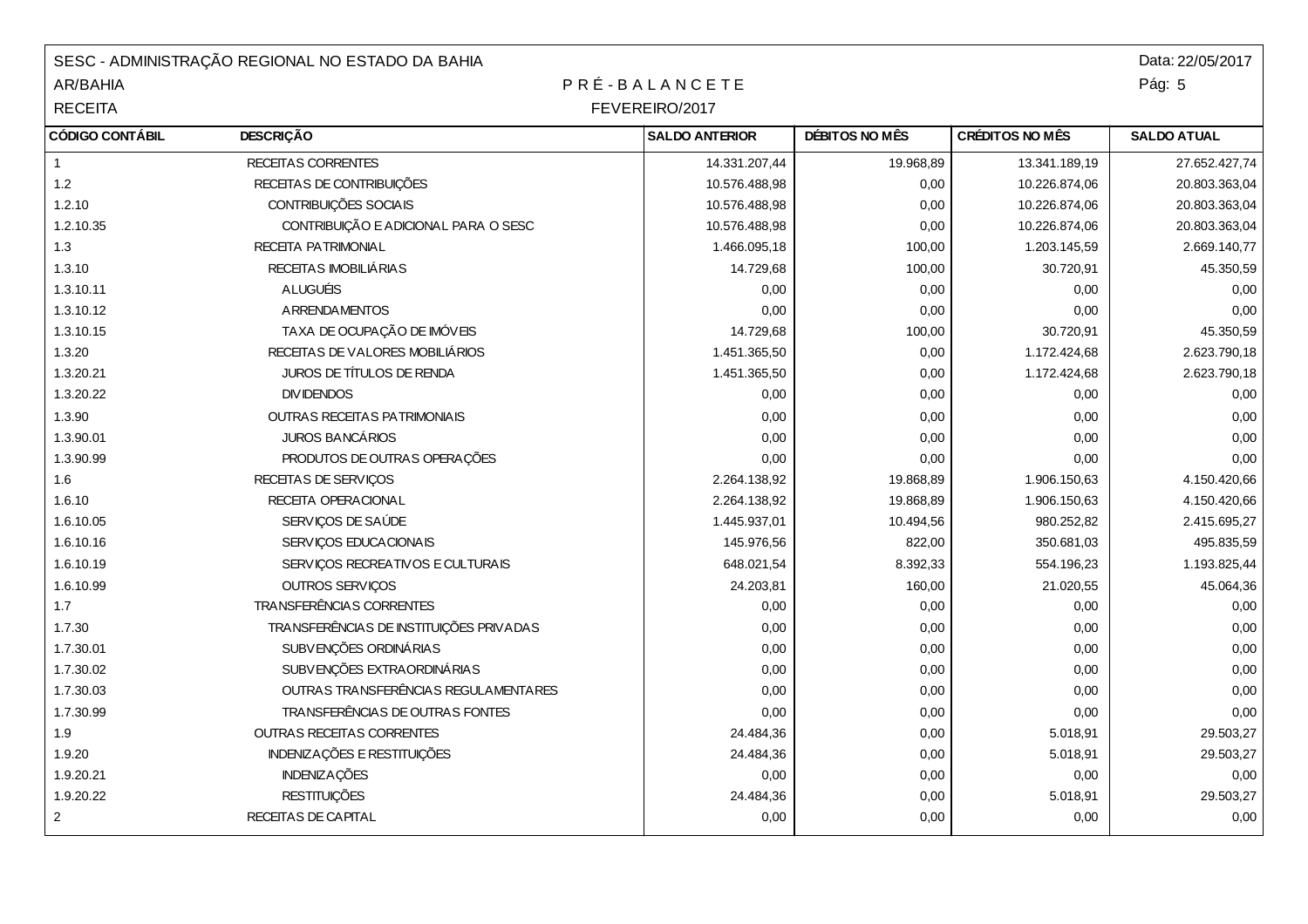|                        | SESC - ADMINISTRAÇÃO REGIONAL NO ESTADO DA BAHIA |                       |                |                 | Data: 22/05/2017   |
|------------------------|--------------------------------------------------|-----------------------|----------------|-----------------|--------------------|
| AR/BAHIA               |                                                  | PRÉ-BALANCETE         |                |                 | Pág: 6             |
| <b>RECEITA</b>         | FEVEREIRO/2017                                   |                       |                |                 |                    |
| <b>CÓDIGO CONTÁBIL</b> | <b>DESCRIÇÃO</b>                                 | <b>SALDO ANTERIOR</b> | DÉBITOS NO MÊS | CRÉDITOS NO MÊS | <b>SALDO ATUAL</b> |
| 2.2                    | ALIENAÇÃO DE BENS                                | 0,00                  | 0,00           | 0,00            | 0,00               |
| 2.2.10                 | A LIENAÇÃO DE BENS MÓVEIS                        | 0,00                  | 0,00           | 0,00            | 0,00               |
| 2.2.10.11              | ALIENAÇÃO DE TÍTULOS MOBILIÁRIOS                 | 0,00                  | 0,00           | 0,00            | $0,\!00$           |
| 2.2.10.19              | A LIENAÇÃO DE OUTROS BENS MÓVEIS                 | 0,00                  | 0,00           | 0,00            | $0,\!00$           |
| 2.2.20                 | A LIENAÇÃO DE BENS IMÓVEIS                       | 0,00                  | 0,00           | 0,00            | 0,00               |
| 2.2.20.29              | ALIENAÇÃO DE OUTROS BENS IMÓVEIS                 | 0,00                  | 0,00           | 0,00            | 0,00               |
| $2.5\,$                | OUTRAS RECEITAS DE CAPITAL                       | 0,00                  | $0,\!00$       | 0,00            | $0,\!00$           |
| 2.5.80                 | SALDOS DE EXERCÍCIOS ANTERIORES                  | 0,00                  | 0,00           | 0,00            | 0,00               |
| 2.5.80.99              | RECURSOS DIVERSOS                                | 0,00                  | $0,\!00$       | 0,00            | $0,\!00$           |
|                        |                                                  |                       |                |                 |                    |